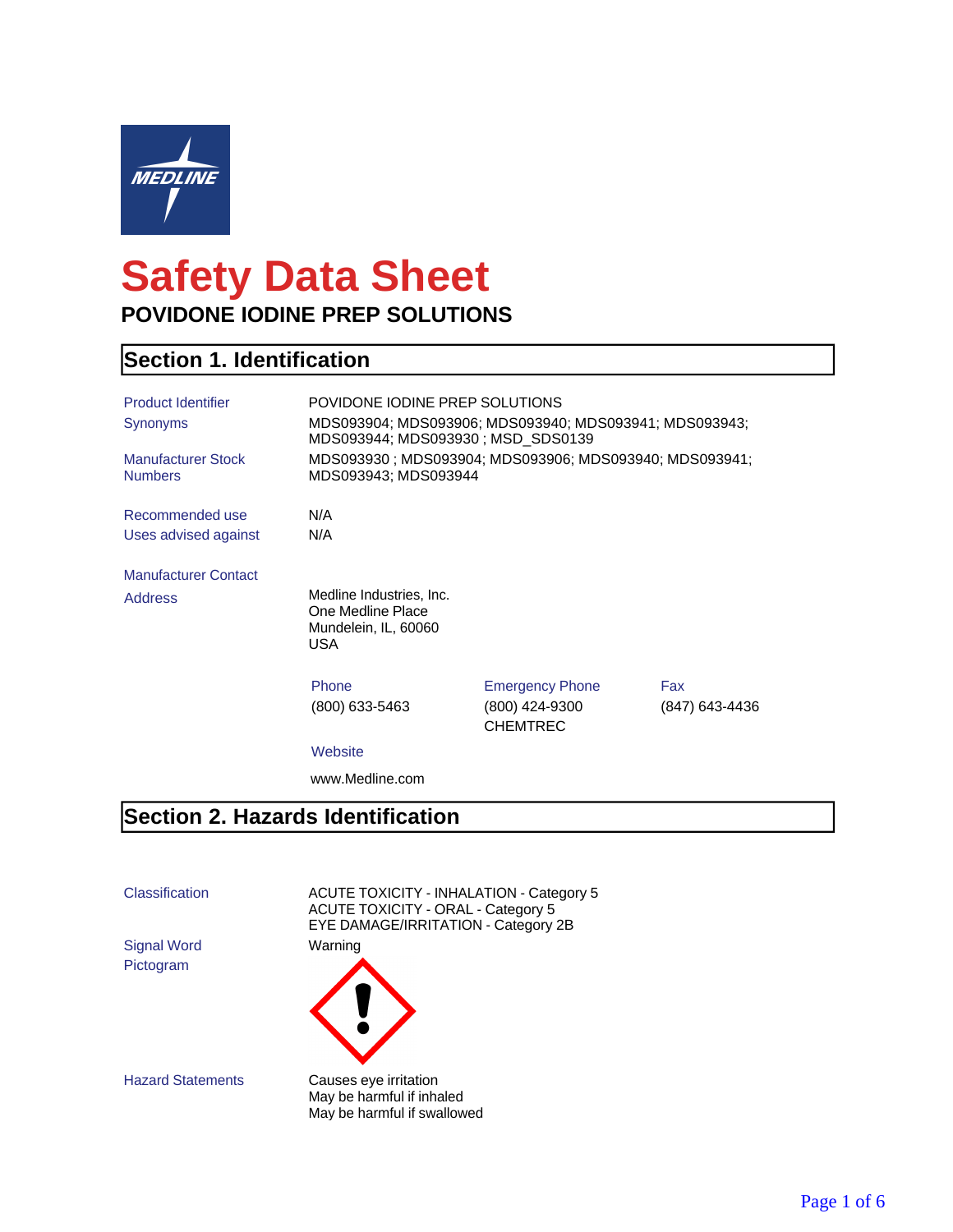| <b>Precautionary Statements</b>                   |                                                                                                                                                                                                                                                                                                                       |
|---------------------------------------------------|-----------------------------------------------------------------------------------------------------------------------------------------------------------------------------------------------------------------------------------------------------------------------------------------------------------------------|
| Response                                          | Call a poison center/doctor if you feel unwell.<br>If eye irritation persists: Get medical advice/attention.<br>If in eyes: Rinse cautiously with water for several minutes. Remove contact lenses, if<br>present and easy to do. Continue rinsing.<br>IF INHALED: Call a POISON CENTER or doctor/ if you feel unwell |
| Prevention                                        | Wash affected area thoroughly after handling.                                                                                                                                                                                                                                                                         |
| <b>Storage</b>                                    | N/A                                                                                                                                                                                                                                                                                                                   |
| <b>Disposal</b>                                   | N/A                                                                                                                                                                                                                                                                                                                   |
| Ingredients of unknown<br>toxicity                | $0\%$                                                                                                                                                                                                                                                                                                                 |
| <b>Hazards not Otherwise</b><br><b>Classified</b> |                                                                                                                                                                                                                                                                                                                       |
|                                                   | No Data Available                                                                                                                                                                                                                                                                                                     |

| <b>Section 3. Ingredients</b> |  |
|-------------------------------|--|
|-------------------------------|--|

| <b>CAS</b> | <b>Ingredient Name</b>                                       | <b>Weight %</b> |
|------------|--------------------------------------------------------------|-----------------|
| 25655-41-8 | 2-Pyrrolidinone, 1-ethenyl-, homopolymer, compd. with iodine | Proprietary %   |

**Occupational exposure limits, if available, are listed in Section 8.**

### **Section 4. First-Aid Measures**

| <b>General Advice:</b> | Take proper precautions to ensure your own health and safety before attempting<br>rescue and providing first aid. Consult a physician. Show this safety data sheet to<br>the doctor in attendance. Move out of dangerous area.                                                                                               |
|------------------------|------------------------------------------------------------------------------------------------------------------------------------------------------------------------------------------------------------------------------------------------------------------------------------------------------------------------------|
| Eye Contact:           | Flush eyes with large amounts of water for at least 15 minutes. Remove contact<br>lenses, if worn. If irritation persists, seek medical attention.                                                                                                                                                                           |
| <b>Skin Contact:</b>   | If irritation develops wash area with water. Get medical attention if irritation persists.                                                                                                                                                                                                                                   |
| Inhalation:            | Remove victim to fresh air. Seek medical attention if discomfort continues.                                                                                                                                                                                                                                                  |
| Ingestion:             | If swallowed, call a physician immediately. Rinse mouth and throat thoroughly with<br>water. Do not induce vomiting unless directed to do so by a physician. Never give<br>anything by mouth to an unconscious person. If vomiting occurs spontaneously, keep<br>head below hips to prevent aspiration of liquid into lungs. |

# **Section 5. Fire Fighting Measures**

| Suitable Extinguishing<br>Media             | N.D.                                                                             |
|---------------------------------------------|----------------------------------------------------------------------------------|
| Unsuitable Extinguishing<br>Media           | N.D.                                                                             |
| <b>Special Fire Fighting</b><br>Procedures: | None known                                                                       |
| Hazards:                                    | Unusual Fire and Explosive May emit toxic fumes of iodine in a fire or if heated |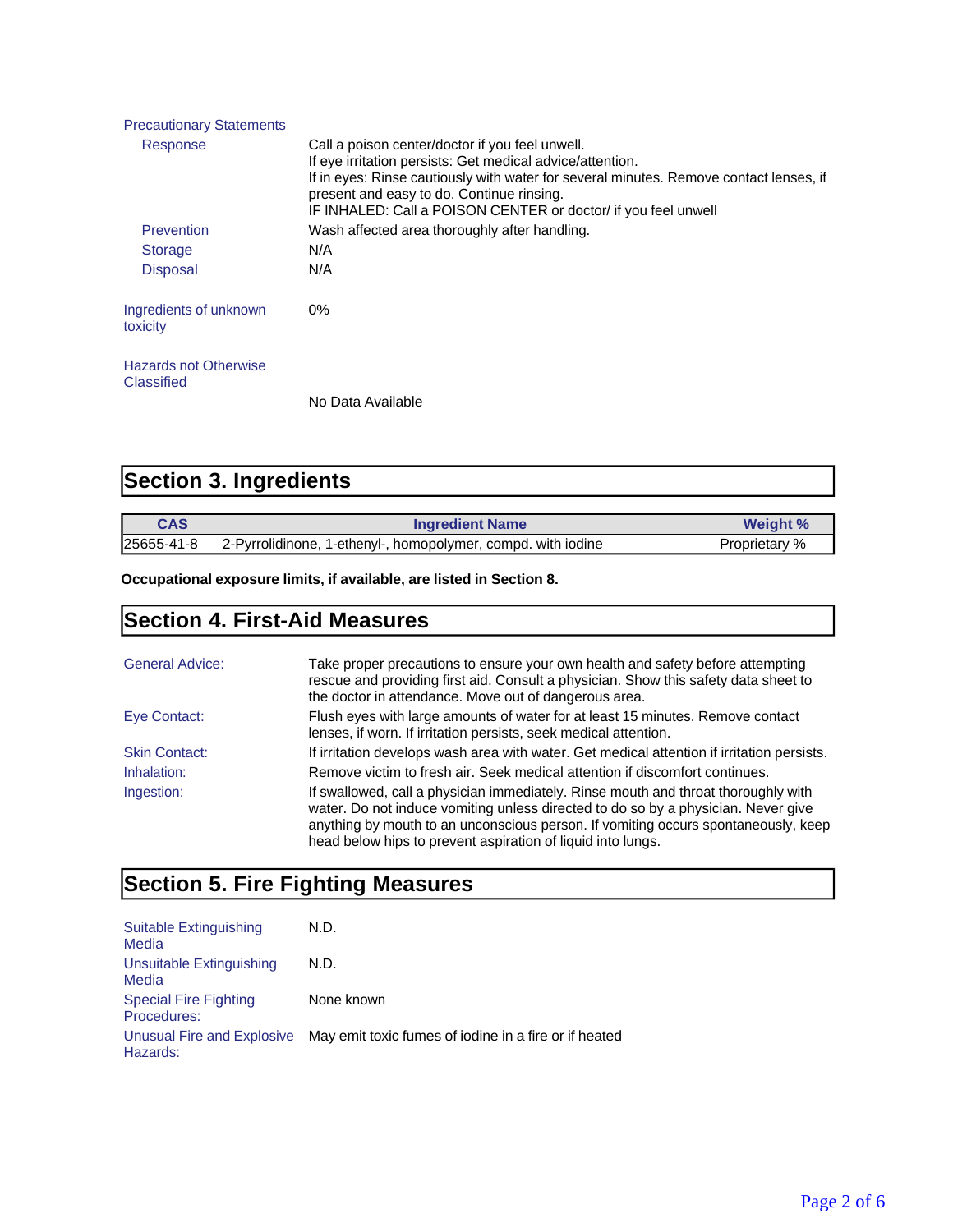# **Section 6. Accidental Release Measures**

| Non-hazardous Small Spill: | Should be cleaned up at the time of the spill. Take all necessary precautions and<br>wear any personal protective equipment that is applicable. Dispose of per local and<br>state regulations. |
|----------------------------|------------------------------------------------------------------------------------------------------------------------------------------------------------------------------------------------|
| Non-hazardous Large Spill: | Should be cleaned up at the time of the spill. May require special treatment,<br>equipment and/or emergency assistance. Dispose of per local and state<br>regulations.                         |

## **Section 7. Handling and Storage**

| Handling Non-hazardous: | This product is considered to be an article which does not release or otherwise<br>result in exposure to a hazardous chemical under nomal use conditions. |
|-------------------------|-----------------------------------------------------------------------------------------------------------------------------------------------------------|
| Storage Non-hazardous:  | Store in original package. Discard unused portion. Do not reuse. No special<br>storage conditions required.                                               |

### **Section 8. Exposure Controls/Personal Protection**

| <b>Occupational Exposure</b><br>Limits  | Ingredient Name                                                                                                                                                                                                                                     | <b>ACGIH</b><br>TLV | <b>OSHA</b><br>PEL | <b>STEL</b> |
|-----------------------------------------|-----------------------------------------------------------------------------------------------------------------------------------------------------------------------------------------------------------------------------------------------------|---------------------|--------------------|-------------|
|                                         | 2-Pyrrolidinone, 1-ethenyl-, homopolymer, compd. with N/A<br>iodine                                                                                                                                                                                 |                     | N/A                | N/A         |
| <b>Personal Protective</b><br>Equipment | <b>Gloves</b>                                                                                                                                                                                                                                       |                     |                    |             |
| <b>Engineering Controls:</b>            | Ventilation: Avoid breathing mist. If ventilation is inadequate, use a NIOSH/MSHA<br>certified respirator that will protect against dust/mist.                                                                                                      |                     |                    |             |
| <b>Respiratory Protection:</b>          | If vapor or mists are generated, wear a NIOSH/MSHA certified respirator that will<br>protect against dust/mist.anic vapor/mist respirator.                                                                                                          |                     |                    |             |
| <b>Skin Protection:</b>                 | <b>Protective Gloves: Gloves</b>                                                                                                                                                                                                                    |                     |                    |             |
| Eye Protection:                         | Wear chemical safety goggles while handling this product. Do not wear contact<br>lenses. Wear additional eye protection such as face shield when the possibility<br>exists for eye contact with splashing or spraying liquid, or airborne material. |                     |                    |             |
| Other protective equipment:             | Rubber apron                                                                                                                                                                                                                                        |                     |                    |             |
| Work/hygienic practices:                | Handle in accordance with good industrial hygiene and safety practice. Wash<br>thoroughly with soap and water after handling and before eating, drinking, or using<br>tobacco. Safety shower and eye wash should be available close to work areas.  |                     |                    |             |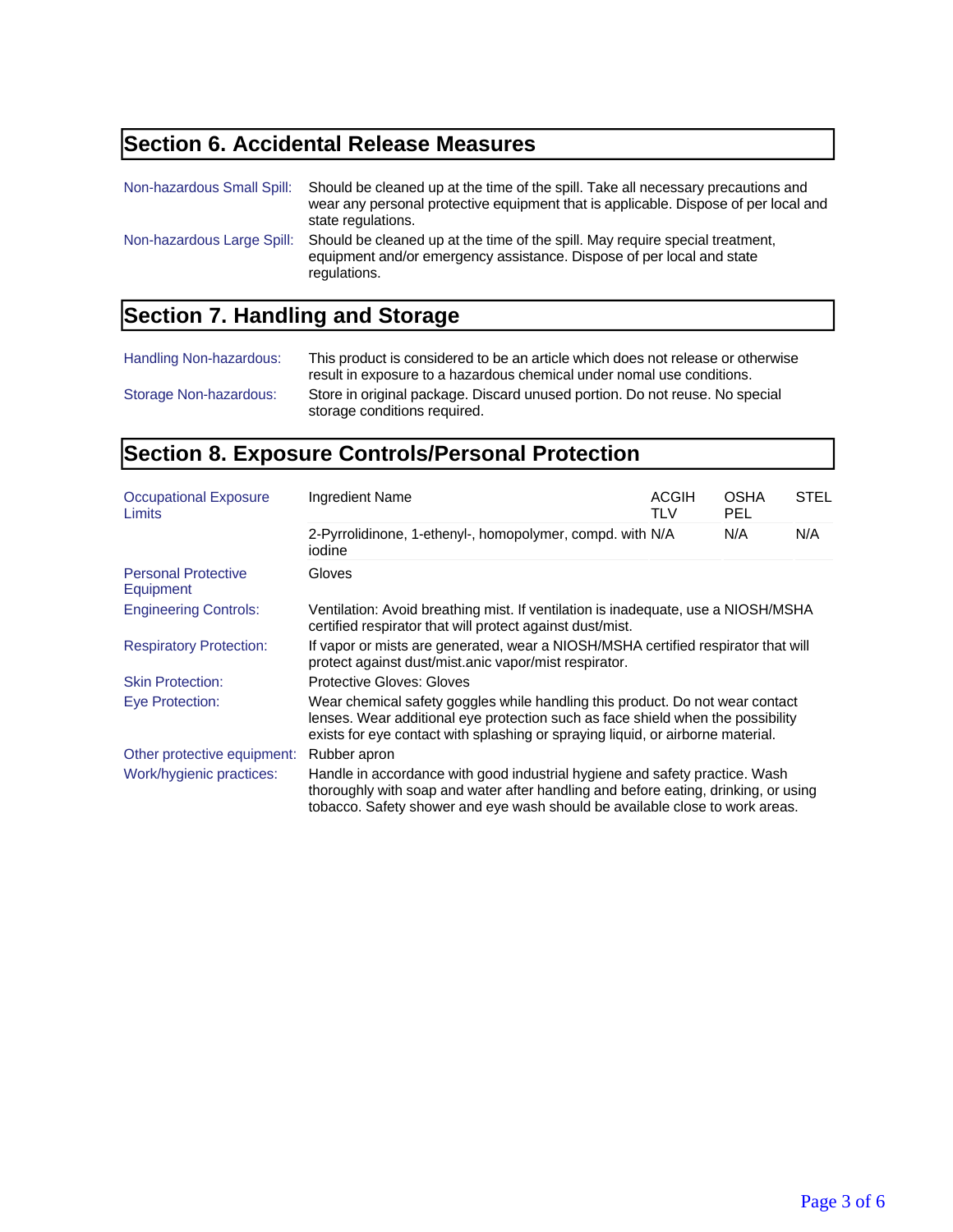### **Section 9. Physical and Chemical Properties**

| <b>Physical State</b>                 | Liquid     |
|---------------------------------------|------------|
| Color                                 | Dark brown |
| Odor                                  | Light odor |
| <b>Odor Threshold</b>                 | N.D.       |
| <b>Solubility</b>                     | Soluble    |
| Partition coefficient Water/n-octanol | N.D.       |
| VOC%                                  | N/A        |
| <b>Viscosity</b>                      | N.D.       |
| <b>Specific Gravity</b>               | 1.04       |
| <b>Density Ibs/Gal</b>                | N/A        |
| <b>Pounds per Cubic Foot</b>          | N/A        |
| <b>Flash Point</b>                    | N.D.       |
| <b>FP Method</b>                      | N.D.       |
| Ph                                    | N.D.       |
| <b>Melting Point</b>                  | N.D.       |
| <b>Boiling Point</b>                  | 212°F      |
| <b>Boiling Range</b>                  | N.D.       |
| LEL                                   | N/A        |
| UEL                                   | N/A        |
| <b>Evaporation Rate</b>               | Unknown    |
| Flammability                          | N.D.       |
| <b>Decomposition Temperature</b>      | N.D.       |
| <b>Auto-ignition Temperature</b>      | N.D.       |
| <b>Vapor Pressure</b>                 | N.A.       |
| <b>Vapor Density</b>                  | N.A.       |

### **Section 10. Stability and Reactivity**

| Stability:                                        | Stable.     |
|---------------------------------------------------|-------------|
| <b>Reactivity:</b>                                | None        |
| Conditions to avoid:                              | None known  |
| Incompatibility (Materials to Alkalis.<br>Avoid): |             |
| <b>Hazardous Decomposition</b><br>or Byproducts:  | None known. |
| <b>Hazardous Polymerization</b>                   | N.D.        |

#### **Section 11. Toxicological Information**

Acute Toxicity: Eye Contact Contact may cause temporary moderate irritation Acute Toxicity: Skin Contact May cause mild irritation on patients with sensitive skin Acute Toxicity: Ingestion May be harmful if swallowed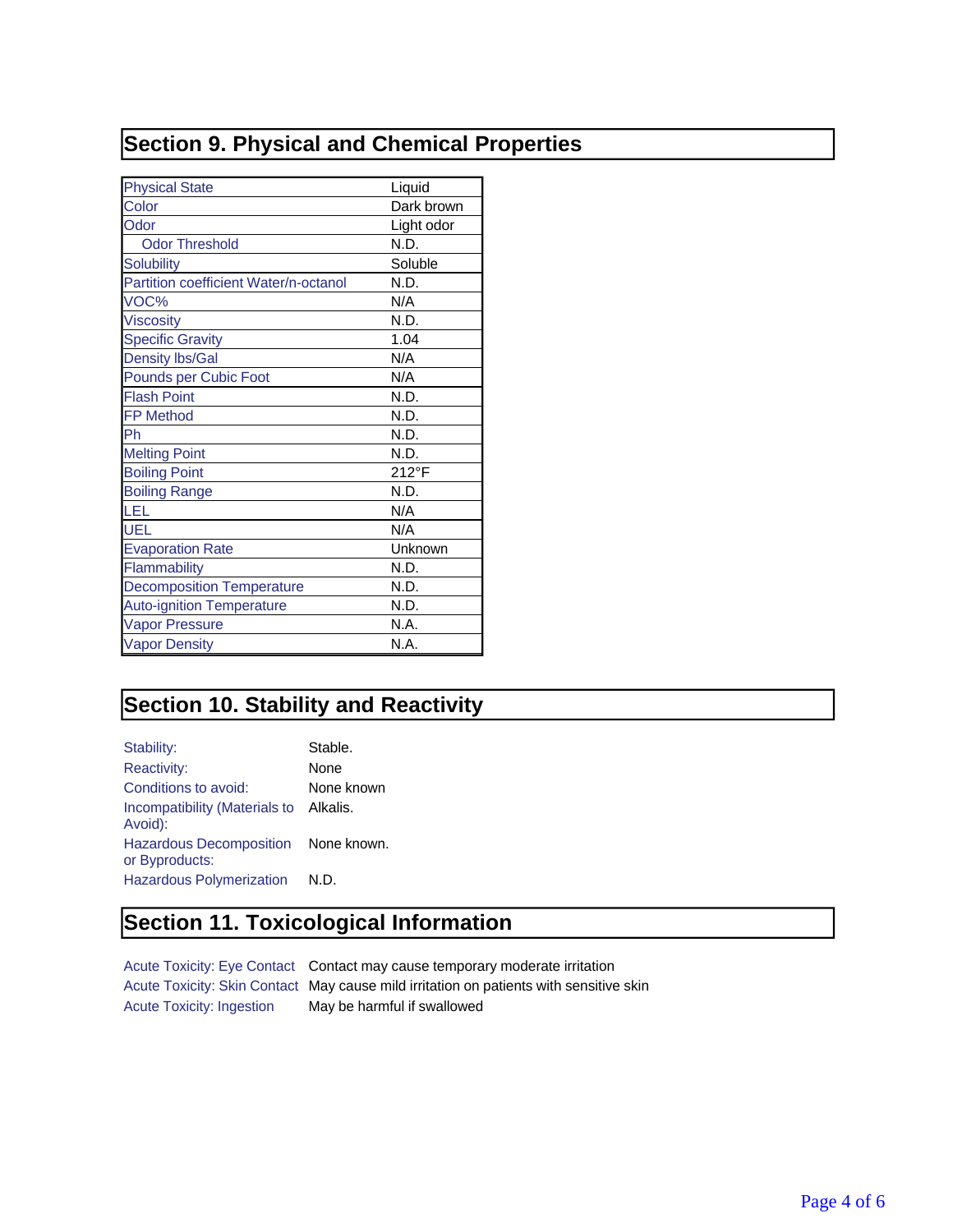### **Section 12. Ecological Information**

| Toxicity:                  | N.D. |
|----------------------------|------|
| Persistence and            | N.D. |
| degradability:             |      |
| Bioaccumulative potential: | N.D. |
| Mobility in soil:          | N.D. |
| Other adverse effects:     | N.D. |

#### **Section 13. Disposal**

Waste Disposal: Waste must be disposed of in accordance with federal, state and local environmental control regulations.

#### **Section 14. Transport Information**

| <b>UN Number</b>               | N/A           |
|--------------------------------|---------------|
| <b>UN Proper Shipping Name</b> | Not Regulated |
| <b>DOT Classification</b>      | Not Regulated |
| <b>Packing Group</b>           | Not Regulated |

#### **Section 15. Regulatory Information**

| SARA 311/312:                                        | N A     |
|------------------------------------------------------|---------|
| SARA 302:                                            | N A     |
| SARA 313:                                            | N.A.    |
| TSCA:                                                | N.A.    |
| <b>CERCLA Hazardous</b><br>Substance List:           | N.A.    |
| Clean Air Act (CAA) Section N.A.<br>112, 112 $(r)$ : |         |
| Massachusetts Right to<br><b>Know Components:</b>    | IODINE. |
| New Jersey Right to Know<br>Components:              | IODINE. |
|                                                      |         |

Pennsylvania Right to Know IODINE. Components: Rhode Island Right to Know Iodine.

Components: